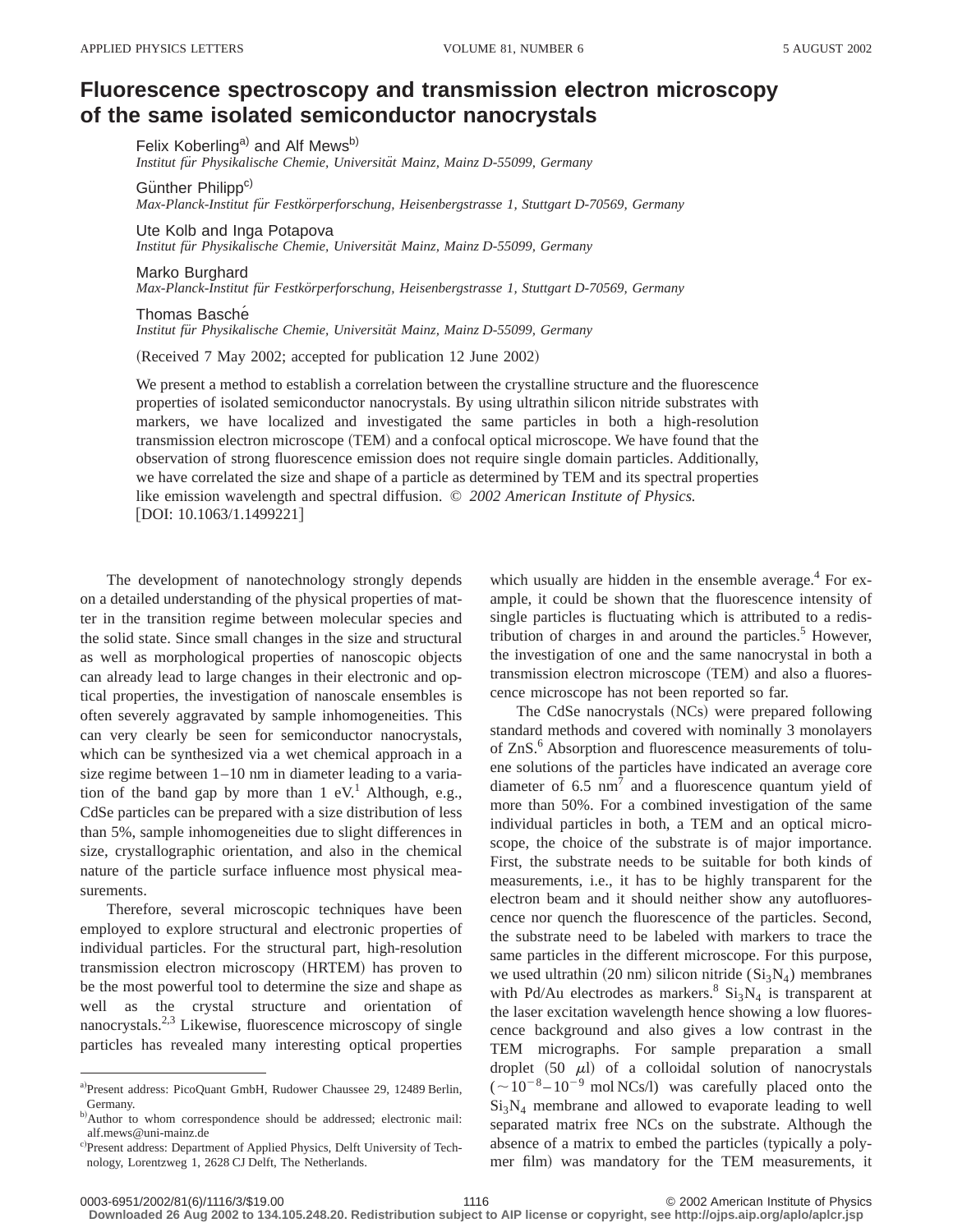$(a)$ 

 $\overline{2}$ 

3

position [µm]

 $\boldsymbol{0}$ 

1

caused a problem in the optical measurements due to increased irreversible photocorrosion of the particles. To mediate this problem, all optical measurements were conducted under a continuous argon flow at room temperature.<sup>9</sup>

image (b) shows the position of the marker electrodes.

5

4

The confocal optical microscope is based on an inverted microscope equipped with a piezoscanner as described in detail elsewhere.<sup>9</sup> For coarse approach, the sample is illuminated in a wide field mode where the markers on the substrate can clearly be seen and the piezoscanner including the sample is positioned with an *x*/*y* translation stage. To record a fluorescence image, the microscope was used in the confocal mode and the sample was raster scanned through the excitation focus with the piezoscanner. The fluorescence light was collected with the same microscope objective (Zeiss Epiplan,  $100 \times$ ,  $NA = 0.9$ ), separated from back reflected excitation light by a glass longpass filter  $(OG 590)$ and guided to a photon counting module and a spectrograph equipped with a charge coupled device camera.

The sequence of the microscopic investigations turned out to be of crucial importance, because no fluorescence could be detected from particles, which had been investigated by TEM before. This effect might be caused by the detachment of the molecular ligands under electron bombardment in the TEM since it is well known that molecular ligands have a strong influence on the fluorescence quantum yield even though the particles are covered by  $ZnS$ .<sup>10</sup> Therefore, the optical investigations were always performed before the TEM measurements.

In the optical image in Fig.  $1(a)$ , four isolated fluorescing nanocrystals can be seen. The electrode pattern of the same sample area can clearly be seen in Fig.  $1(b)$ , where the longpass filter was replaced and the image is dominated by the backscattered excitation light. Since the same substrate areas are scanned in Figs.  $1(a)$  and  $1(b)$ , both images can be overlaid to determine the position of the luminescing spots with respect to the electrodes. The size of the fluorescing spots is about 400 nm [full width at half maximum  $(FWHM)$  but the position, i.e., the center of the spot can, in principle, be determined with a much higher accuracy.<sup>11</sup> However, due to a nonsystematic shift between the fluores-

FIG. 2. Localization of single CdSe–ZnS NCs in the TEM. (a) Same sample area as in Fig. 1 (Phillips  $CM20, \times 6,6k$ , 120 kV). The circles denote the positions of fluorescing particles. (b) Maginified area of the substrate, where a luminescing NC is expected. (c) High resolution TEM of the particle marked in (a) (JEOL 4000 FX, $\times$ 1350k, 400 kV).

(b)

cence and the reflection image, the position of the luminescing particles could only be determined with an accuracy of  $\pm$  200 nm.

Figure  $2(a)$  shows a low-resolution TEM micrograph of the same sample area as in Fig. 1 with the positions of the fluorescing spots marked by circles. The blur elongated feature is due to residues on the back side of the  $Si<sub>3</sub>N<sub>4</sub>$  membrane related to the substrate fabrication. The TEM image in Fig.  $2(b)$  shows an enlarged part of the sample where, according to the optical image [see Fig. 1  $(a)$ ], one of the fluorescing nanocrystals is expected. Actually, within the range of the position uncertainty of the fluorescence spot marked by the circle, a single dark spot is found, the HRTEM image [Fig.  $2(c)$ ] of which gives clear evidence for a nanocrystal. Outside the range of the circle drawn in Fig.  $2(b)$ , the arrows point to three further dark spots in the image. In this context, it is noted that a recent correlation of optical and force microscopy has shown that, in general, only a fraction of 30%– 50% of the particles fluoresce at all<sup>12</sup> which might also be true for the particles investigated in this study. However, the TEM investigation has shown that, e.g., the features labeled 2 and 3 in Fig.  $2(b)$  are not semiconductor nanocrystals but might rather be formed during the substrate preparation or marker deposition.

The HRTEM image of the luminescing semiconductor particle in Fig.  $2(c)$  shows a pattern of lattice fringes which can not be explained by a single-crystal domain. A detailed analysis of the nature of the involved stacking faults can be performed by calculating TEM pictures of a given crystal structure<sup>13</sup> and is currently in progress.<sup>14</sup> Irrespective of this analysis the results clearly demonstrate that a fluorescence intensity sufficient for single-particle detection does obviously not require a single-domain structure for the nanocrystal. This finding has been corroborated by studies of further particles, where stacking faults or even polycrystallinity did not prevent efficient fluorescence emission.<sup>14</sup>

**Downloaded 26 Aug 2002 to 134.105.248.20. Redistribution subject to AIP license or copyright, see http://ojps.aip.org/aplo/aplcr.jsp**





 $\vert$  0.2  $\mu$ m